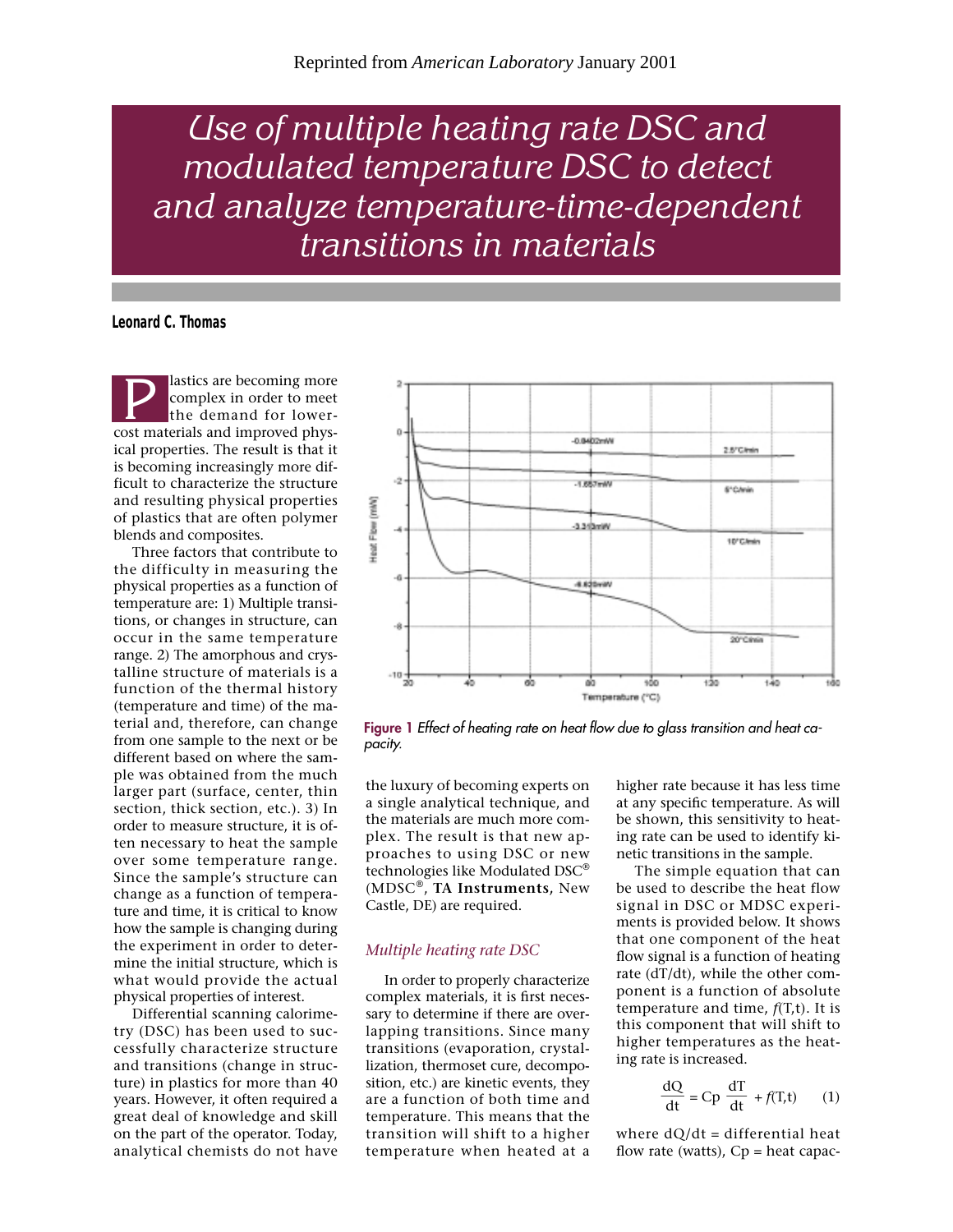ity (specific heat  $\times$  mass),  $dT/dt =$ heat rate ( $^{\circ}$ C/min), and  $f(T,t) = ki$ netic heat flow (watts).

The equation shows how the total heat flow increases linearly with heating rate due to the heat capacity of the sample. *Figure 1* shows this linear change in heat flow with heating rate for a common amorphous (noncrystalline) polymer, polymethyl methacrylate (PMMA). Each time the heating rate is doubled, the heat flow doubles as shown at 80 °C in the four separate heating experiments on the same sample. Notice that the size (in mW) of the glass transition near 100 °C also increases

when there is no kinetic component [*f*(T,t)]:

$$
Cp = \frac{dQ/dt}{dT/dt} = \frac{mW}{heating\ rate} (2)
$$

This is seen more clearly in *Table 1*.

Several conclusions can be drawn from the data in Figure 2. The first is that the glass transition shifts to slightly higher temperatures as the heating rate is increased. This shift is the result of two different factors. The first is that the sample has low thermal conductivity and, therefore, the temperature of the center of the sample lags the temperature of the surface. The size of the tempera-

*It is becoming increasingly more difficult to characterize the structure and resulting physical properties of plastics that are often polymer blends and composites.*

with heating rate. For this reason, high heating rates should normally be used when trying to measure small transitions because they provide larger heat flow signals.

*Figure 2* shows the data from the same four experiments. The only difference is that the scaling of all four signals was adjusted in order to normalize for the sample's heat capacity. From Eq. (1),

ture lag increases with heating rate and causes the glass transition on heating to shift to a slightly higher temperature. The second factor is that the glass transition is associated with a change in molecular mobility, and this mobility has a small time-dependent or kinetic contribution. Even with both of these factors, the change in the glass transition temperature



**Figure 2** *Effect of heating rate on glass transition and heat capacity baseline when heat flow normalized for heat capacity.*

| Table 1<br>Adjusting plot scale sensitivity (mW) in<br>order to normalize for heat capacity |  |  |
|---------------------------------------------------------------------------------------------|--|--|
| Ratio (mW/<br>heating rate)                                                                 |  |  |
| 0.5                                                                                         |  |  |
| 0.5                                                                                         |  |  |
| 0.5                                                                                         |  |  |
| 0.5                                                                                         |  |  |
|                                                                                             |  |  |

over a range in heating rates from 2.5 to 20  $°C/min$  is slightly more than 3 °C.

A second conclusion that can be made from the data in Figure 2 is that there are no other kinetic processes occurring in the sample other than the small change at the glass transition. This is evident from the fact that the curves overlap exactly in the baseline, which is due solely to the sample's heat capacity.

An example of a completely kinetic process is the crystallization of a polymer as it is cooled from the melt. This is illustrated in *Figure 3,* where a sample of polyethylene terephthalate (PET) was cooled at four different rates from above its melt temperature. Notice how the crystallization peak has shifted by nearly 22 °C as a result of cooling at 16 °C/min as compared to 2 °C/ min. As in Figure 2, the four different heat flow signals were scaled in order to normalize for heat capacity. By doing this, the baselines should overlap, except when there is a kinetic process occurring. Notice how there is complete overlap except for the crystallization peak.

*Figure 4* shows four experiments at different heating rates on samples of PET that had been quench-cooled (>500 °C/min) from the melt. By cooling so quickly, the material does not have time to crystallize during cooling and forms a completely amorphous (noncrystalline) structure. As the samples were heated, as illustrated in the data of Figure 4, they showed a glass transition near 75 °C, a cold crystallization peak above 120 °C, and a melting peak centered near 250 °C. As in the data of Figure 2 on PMMA, the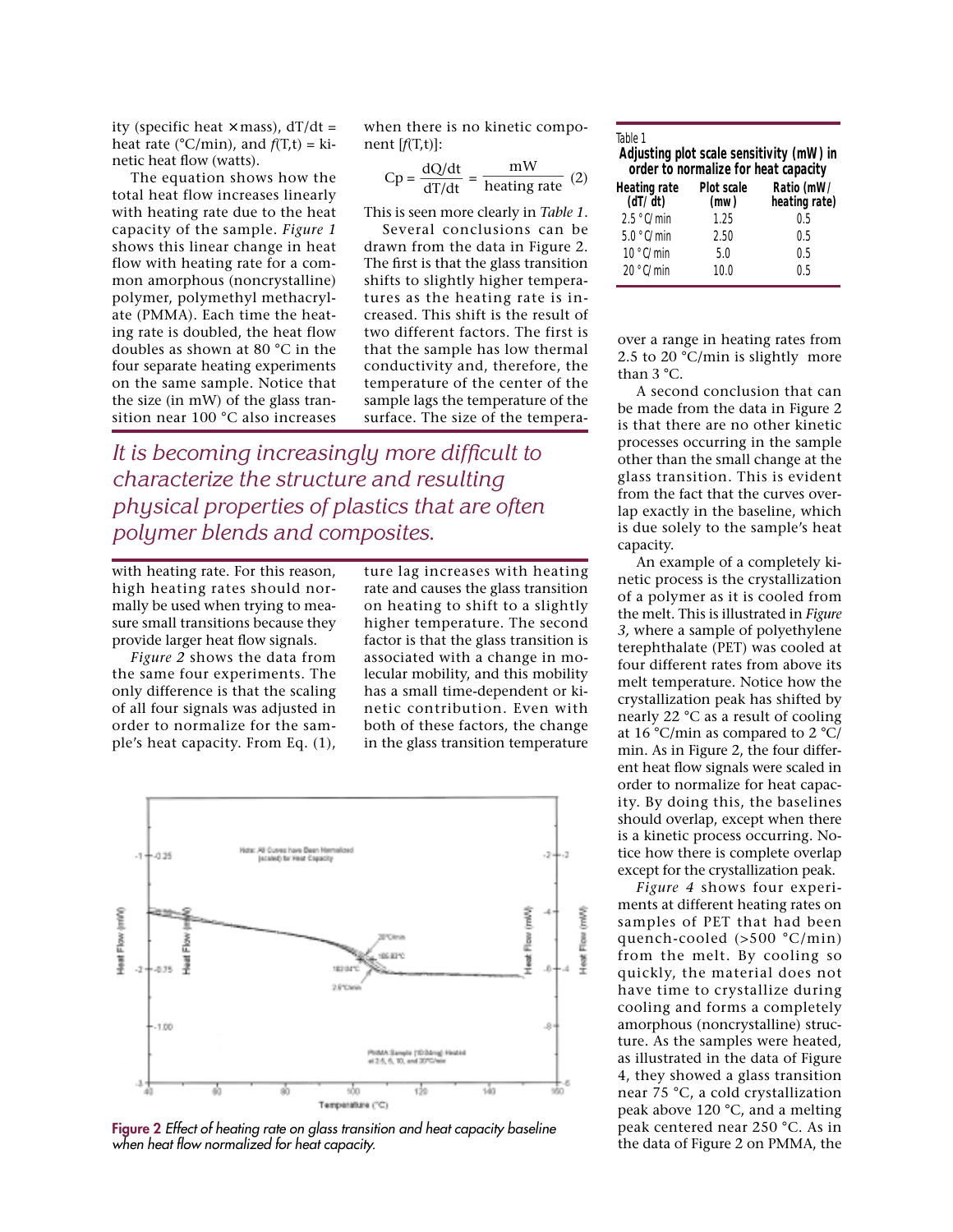

**Figure 3** *Effect of cooling rate on crystallization of PET.*



**Figure 4** *Effect of heating rate on temperature of cold crystallization in PET.*

glass transition temperature of PET shifts to a slightly higher temperature with higher heating rates. Just as the crystallization peak during cooling shifted with cooling rate in Figure 3, the crystallization peak during heating shifts by a nearly identical amount of 21 °C for a change of 2–16 °C/min in the heating rate.

The data become most interesting above 150 °C, and an expanded view is shown in *Figure 5.* Even though all of the signals have been normalized for heat capacity (as described for Figure 2), the base-

lines do not overlap in the temperature region between the crystallization and melting peaks  $(160-220 \degree C)$ . This means that there is a kinetic process occurring at this temperature, which, as will be seen from other results, is the ongoing crystallization of additional amorphous material as well as the crystal perfection (melt, crystallize, and then remelt) of small, less perfect crystals that melt below their expected thermodynamic melting point. Since crystallization is occurring in this temperature region, it will increase the size of the melting peak to something greater than what existed in the sample prior to heating it. If the operator does not correct for this, the wrong crystallinity will be measured by DSC.

The effect of the greater crystal perfection at slow heating rates (heat flow signal is more exothermic from 160 to 220 °C) is that the melting peak for the sample heated at the lowest rate is actually higher than for the melting peak of the samples heated at a higher rate. This is just the opposite of what would be expected due to the thermal lag in the sample, but is what would be expected due to the crystal perfection process.

## *Modulated DSC*

The technique of MDSC was commercialized by **TA Instruments** in 1992. Instead of using a single linear heating rate, as used in traditional DSC, it employs a modulated or sinusoidal change in heating rate in order to automatically separate the heat capacity baseline from the total heat flow signal. This means that it is possible to identify, measure, and quantify kinetic processes such as crystallization and crystal perfection in a single experiment.

As described earlier, the heat flow signal is composed of several parts, but traditional DSC can only measure the sum of those parts and illustrate that sum in a single signal. With MDSC, multiple signals are generated in a single experiment so that each of the components to the total heat flow signal can be shown and analyzed independently.

$$
\frac{dQ}{dt} = Cp \frac{dT}{dt} + f(T,t)
$$
 (3)

Total = MDSC Reversing + MDSC Nonreversing

An MDSC experiment on a sample of quench-cooled PET is shown in *Figure 6.* The total signal is what would be obtained from a single, traditional DSC experiment. The operator would probably integrate the individual crys-